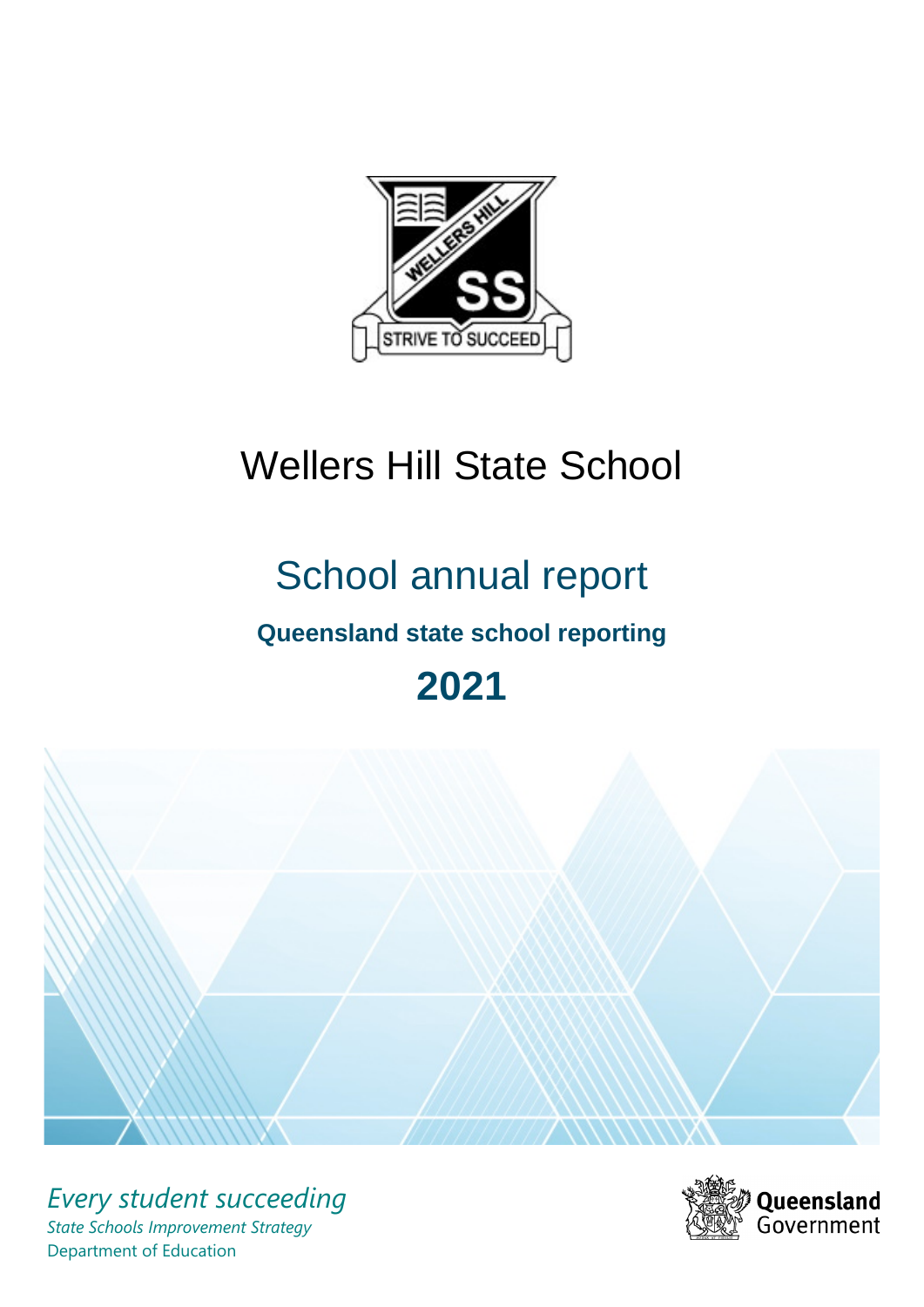**OFFICIAL – Public** Published as information source only. Public information used to create this report may not appear in this format in the public domain Please refer to disclaimer information.

#### **Contact details**

| <b>Postal Address</b> | 190 Toohey Road Wellers Hill 4121 |
|-----------------------|-----------------------------------|
| <b>Phone</b>          | (07) 3249 1333                    |
| Fax                   | (07) 3848 0228                    |
| <b>Email</b>          | principal@wellhillss.eq.edu.au    |
| Website               | https://wellhillss.eg.edu.au      |

#### **Disclaimer**

The materials presented in this report are distributed by the Department of Education (the department) as an information source only.

The information and data in this report is subject to change without notice.<br>The department makes no statements, representations, or warranties about the accuracy or completeness of, and you should not rely on, any informa report.

The department disclaim all responsibility and all liability (including without limitation, liability in negligence) for all expenses, losses, damages and costs you might incur as a result of the information in this report being inaccurate or incomplete in any way, and for any reason. Despite our best efforts, the department makes no warranties that the information in this report is free of infection by computer viruses or other contamination.

2021 School annual report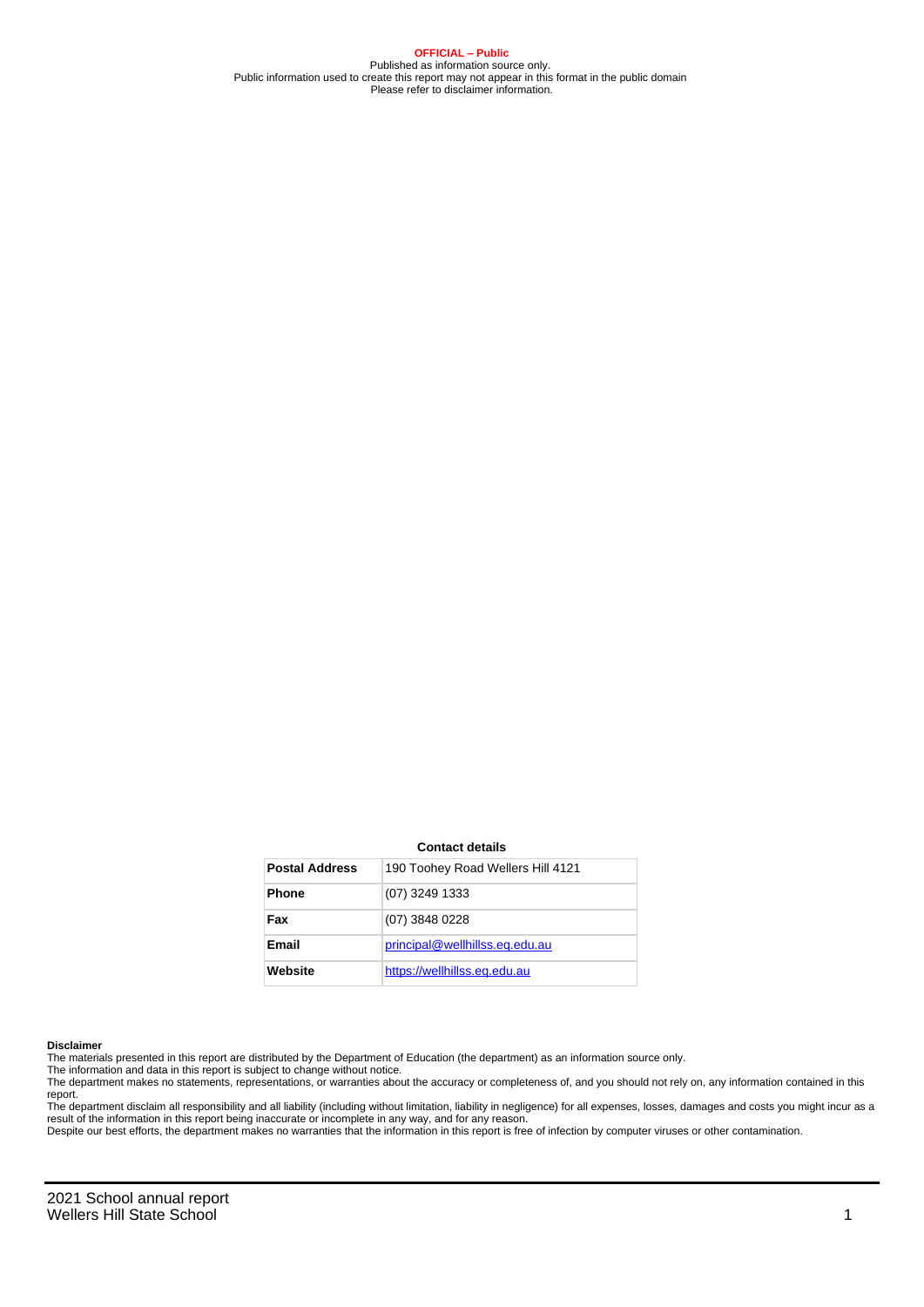| School context                   |                                                                                                                                                                                              |
|----------------------------------|----------------------------------------------------------------------------------------------------------------------------------------------------------------------------------------------|
| Coeducational or single sex      | Coeducational                                                                                                                                                                                |
| <b>Independent Public School</b> | Yes                                                                                                                                                                                          |
| Year levels offered in 2021      | Prep Year - Year 6                                                                                                                                                                           |
| Webpages                         | Additional information about Queensland state schools is located on the:<br>My School website<br>Queensland Government data website<br>Queensland Government schools directory website.<br>٠ |

# **Characteristics of the student body**

### **Student enrolments**

#### **Table 1: Student enrolments by year level**

|                   |      | <b>February</b> |      |      | <b>August</b> |      |
|-------------------|------|-----------------|------|------|---------------|------|
| Year Level        | 2019 | 2020            | 2021 | 2019 | 2020          | 2021 |
| <b>Prep Year</b>  | 140  | 100             | 116  | 142  | 101           | 123  |
| Year 1            | 125  | 145             | 107  | 125  | 144           | 108  |
| Year 2            | 121  | 119             | 143  | 124  | 119           | 143  |
| Year <sub>3</sub> | 117  | 122             | 119  | 118  | 123           | 119  |
| Year 4            | 139  | 115             | 118  | 142  | 114           | 117  |
| Year 5            | 101  | 131             | 108  | 103  | 131           | 107  |
| Year <sub>6</sub> | 115  | 105             | 126  | 115  | 104           | 126  |
| <b>Total</b>      | 858  | 837             | 837  | 869  | 836           | 843  |

Notes

1. Student counts include headcount of all full- and part-time students at the school.

## **Average class sizes**

#### **Table 2: Average class size information for each phase of schooling**

| <b>Year Levels</b> | 2019 | 2020 | 2021 |
|--------------------|------|------|------|
| Prep – Year 3      | 23   | つつ   |      |
| Year 4 – Year 6    | つつ   |      | 23   |

Notes

1. Classes are measured against the target of 25 students per teacher in Prep to Year 3 and Years 11 to 12, and target of 28 students per teacher in Years 4 to 10. Where composite classes exist across cohorts (e.g. Year 3/4) the class size targets would be the lower cohort target.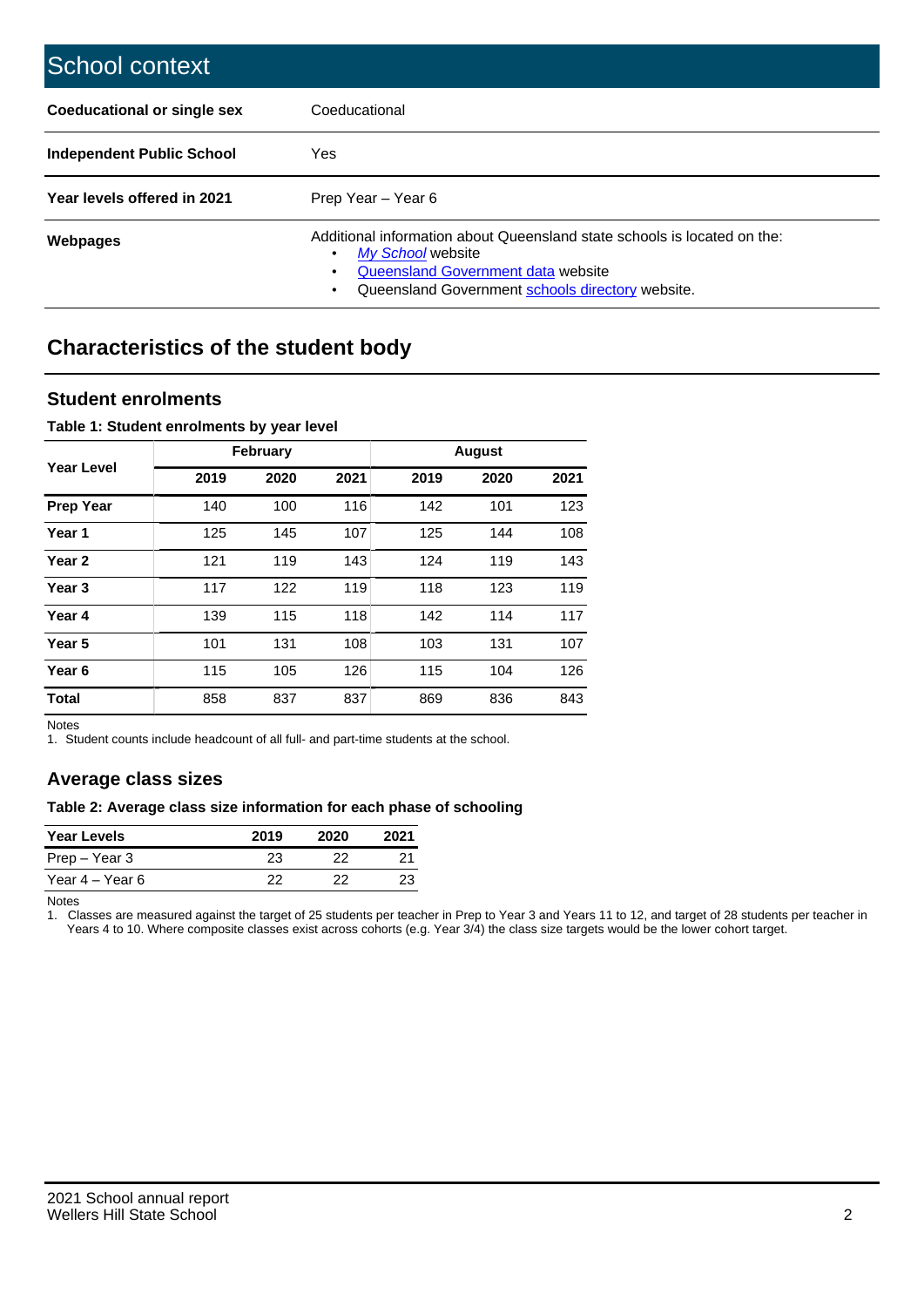## **Respectful relationships education**

To support students' learning, health and wellbeing all state schools are required to implement respectful relationships education through the Prep to Year 10 Australian Curriculum: Health and Physical Education and/or through school pastoral care programs across Prep to Year 12.

### **Parent, student and staff satisfaction**

Tables 3–5 show selected items from the Parent/Caregiver, Student and Staff School Opinion Surveys. In response to the COVID-19 health emergency, the annual school opinion surveys of students, teachers and staff were not administered in 2020. A new time series started in 2021 and data from this collection is not considered directly comparable with earlier collections due to significant methodology changes.

For state level information go to the **[School Opinion Survey](https://qed.qld.gov.au/publications/reports/statistics/schooling/schools/schoolopinionsurvey) webpage**.

#### **Table 3: Parent/Caregiver Survey**

| Percentage of parents/caregivers who agree <sup>1</sup> that:                                               | 2019   | 2020 | 2021  |
|-------------------------------------------------------------------------------------------------------------|--------|------|-------|
| This is a good school.                                                                                      | 93.1%  |      | 95.4% |
| My child likes being at this school. <sup>2</sup>                                                           | 97.1%  |      | 95.5% |
| My child feels safe at this school. <sup>2</sup>                                                            | 100.0% |      | 96.6% |
| My child's learning needs are being met at this school. <sup>2</sup>                                        | 87.1%  |      | 91.7% |
| My child is making good progress at this school. <sup>2</sup>                                               | 88.1%  |      | 92.3% |
| Teachers at this school expect my child to do his or her best. <sup>2</sup>                                 | 95.9%  |      | 96.9% |
| Teachers at this school provide my child with useful feedback about his or her school<br>work. <sup>2</sup> | 83.2%  |      | 89.6% |
| Teachers at this school motivate my child to learn. <sup>2</sup>                                            | 89.9%  |      | 94.9% |
| Teachers at this school treat students fairly. <sup>2</sup>                                                 | 90.7%  |      | 92.0% |
| can talk to my child's teachers about my concerns. <sup>2</sup>                                             | 92.2%  |      | 94.1% |
| This school works with me to support my child's learning. <sup>2</sup>                                      | 87.9%  |      | 89.1% |
| This school takes parents' opinions seriously. <sup>2</sup>                                                 | 81.1%  |      | 86.6% |
| Student behaviour is well managed at this school. <sup>2</sup>                                              | 90.6%  |      | 91.0% |
| This school looks for ways to improve. <sup>2</sup>                                                         | 91.1%  |      | 96.4% |
| This school is well maintained. <sup>2</sup>                                                                | 97.1%  |      | 96.9% |

Notes

1. Agree represents the percentage of respondents who Somewhat Agree, Agree or Strongly Agree with the statement.

2. Nationally agreed parents/caregiver items.

3. DW = Data withheld to ensure confidentiality.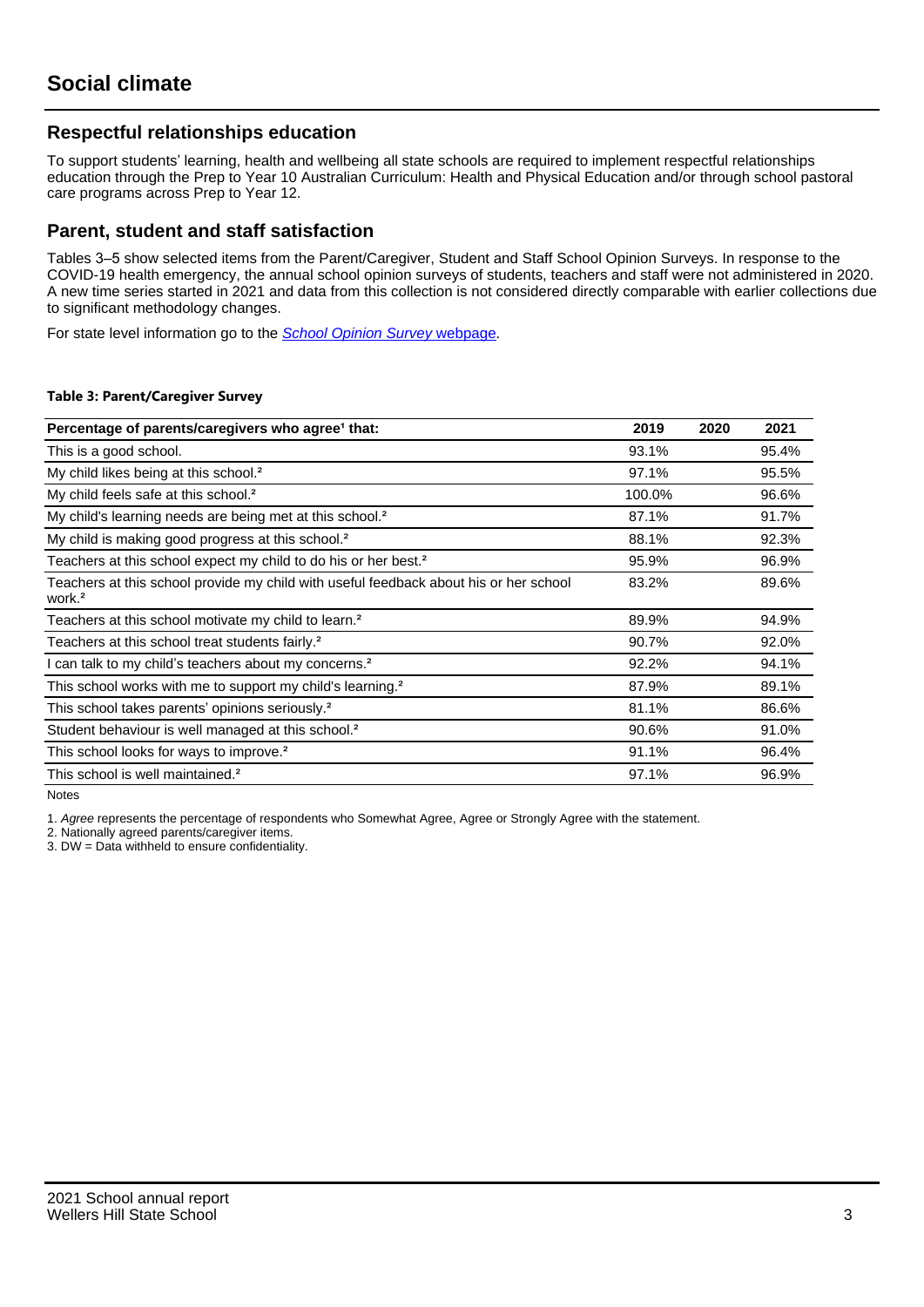#### **Table 4: Student Survey**

| Percentage of students who agree <sup>1</sup> that:                            | 2019  | 2020 | 2021  |
|--------------------------------------------------------------------------------|-------|------|-------|
| I like being at my school. <sup>2</sup>                                        | 96.0% |      | 91.4% |
| I feel safe at my school. <sup>2</sup>                                         | 91.9% |      | 94.7% |
| My teachers motivate me to learn. <sup>2</sup>                                 | 97.6% |      | 93.5% |
| My teachers expect me to do my best. <sup>2</sup>                              | 98.4% |      | 98.9% |
| My teachers provide me with useful feedback about my school work. <sup>2</sup> | 93.5% |      | 94.6% |
| Teachers at my school treat students fairly. <sup>2</sup>                      | 81.5% |      | 88.8% |
| I can talk to my teachers about my concerns. <sup>2</sup>                      | 86.3% |      | 80.2% |
| My school takes students' opinions seriously. <sup>2</sup>                     | 96.8% |      | 78.3% |
| Student behaviour is well managed at my school. <sup>2</sup>                   | 84.7% |      | 79.6% |
| My school looks for ways to improve. <sup>2</sup>                              | 97.6% |      | 93.6% |
| My school is well maintained. <sup>2</sup>                                     | 93.5% |      | 94.1% |
| My school gives me opportunities to do interesting things. <sup>2</sup>        | 90.3% |      | 92.6% |

Notes

1. Agree represents the percentage of respondents who Somewhat Agree, Agree or Strongly Agree with the statement.

2. Nationally agreed student items.

3. DW = Data withheld to ensure confidentiality.

#### **Table 5: Staff Survey**

| Percentage of staff who agree <sup>1</sup> that:                                                            | 2019  | 2020 | 2021   |
|-------------------------------------------------------------------------------------------------------------|-------|------|--------|
| I feel confident embedding Aboriginal and Torres Strait Islander perspectives across the<br>learning areas. | 84.8% |      | 84.8%  |
| I enjoy working at this school. <sup>2</sup>                                                                | 87.5% |      | 85.1%  |
| I feel this school is a safe place in which to work. <sup>2</sup>                                           | 93.9% |      | 85.1%  |
| I receive useful feedback about my work at this school. <sup>2</sup>                                        | 73.9% |      | 73.9%  |
| Students are encouraged to do their best at this school. <sup>2</sup>                                       | 93.5% |      | 100.0% |
| Students are treated fairly at this school. <sup>2</sup>                                                    | 97.8% |      | 91.5%  |
| Student behaviour is well managed at this school. <sup>2</sup>                                              | 91.5% |      | 78.7%  |
| Staff are well supported at this school. <sup>2</sup>                                                       | 77.3% |      | 59.6%  |
| This school takes staff opinions seriously. <sup>2</sup>                                                    | 71.1% |      | 48.9%  |
| This school looks for ways to improve. <sup>2</sup>                                                         | 87.2% |      | 100.0% |
| This school is well maintained. <sup>2</sup>                                                                | 81.3% |      | 95.7%  |
| This school gives me opportunities to do interesting things. <sup>2</sup>                                   | 77.1% |      | 66.0%  |

Notes

1. Agree represents the percentage of respondents who Somewhat Agree, Agree or Strongly Agree with the statement.

2. Nationally agreed staff items.

3. DW = Data withheld to ensure confidentiality.

## **Description of how this school manages non-attendance**

Queensland state schools manage non-attendance in line with the Queensland Department of Education procedures: [Managing Student Absences and Enforcing Enrolment and Attendance at State Schools](https://ppr.qed.qld.gov.au/pp/managing-student-absences-and-enforcing-enrolment-and-attendance-at-state-schools-procedure); and [Roll Marking in State Schools,](https://ppr.qed.qld.gov.au/pp/roll-marking-in-state-schools-procedure) which outline processes for managing and recording student attendance and absenteeism.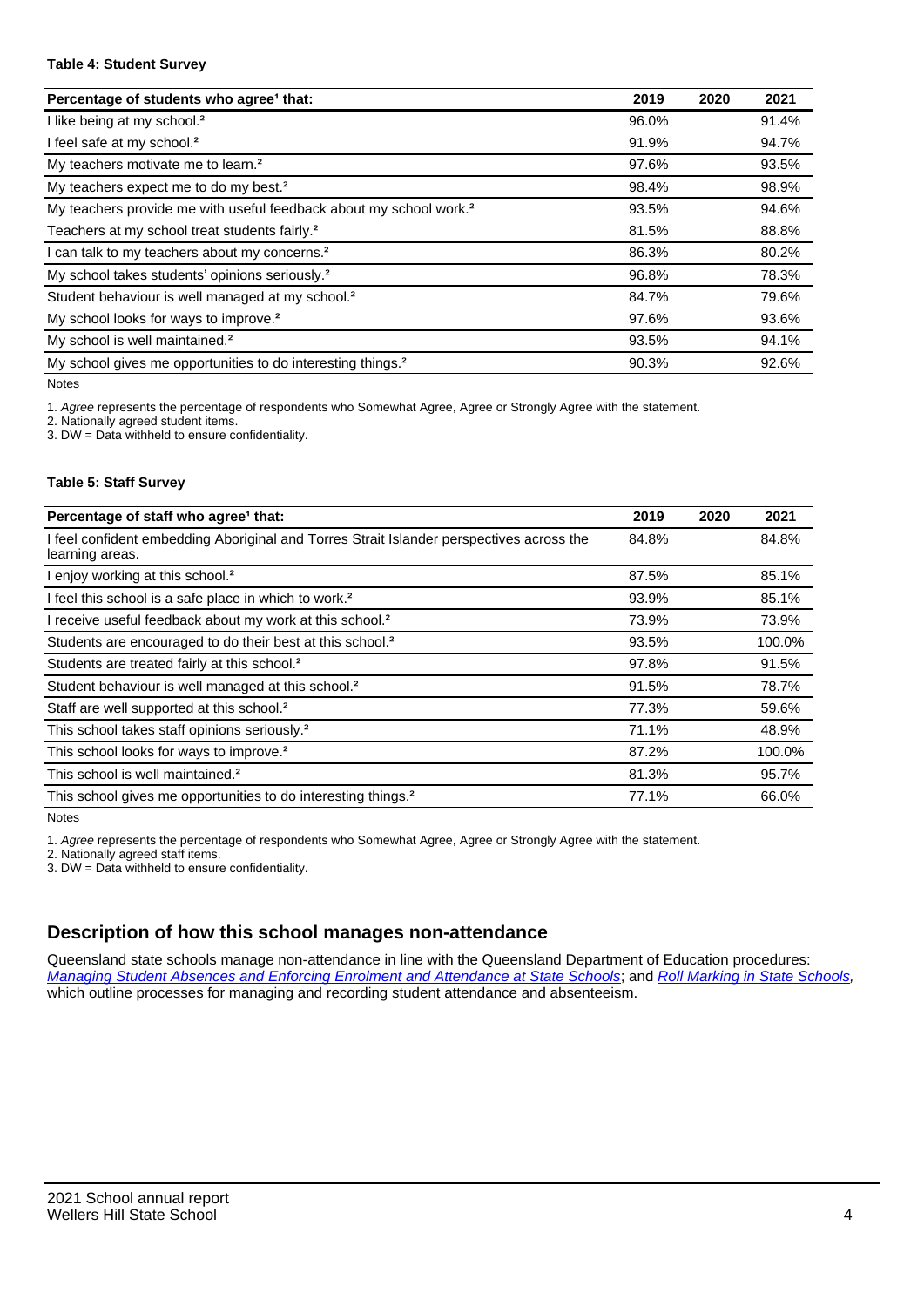## **School disciplinary absences**

#### **Table 6: Count of school disciplinary absences at this school**

| Type of school disciplinary absence | 2019 | 2020 | 2021 |
|-------------------------------------|------|------|------|
| Short suspension                    | 6    |      |      |
| Long suspension                     |      |      |      |
| Exclusion                           |      |      |      |
| Total                               | 6    | 6    |      |

Notes

1. School disciplinary absence (SDA) data is a total of short suspensions (1–10 days), long suspensions (11–20 days), exclusions and cancellations. 2. The number of SDAs is not the number of students who received an SDA as one student may be suspended several times in a school year. Each time a student is suspended it is recorded as an additional SDA. The data does not reflect the outcomes of appeal decisions.

3. 2020 data was impacted by the COVID-19 health emergency. There were significantly fewer SDAs during the home-based learning period (the first five weeks of Term 2) compared to other years.

# **School funding**

## **School income broken down by funding source**

School income, reported by financial year accounting cycle using standardised national methodologies and broken down by funding source is available via the  $My$  School website.

#### **How to access our income details**

- 1. Click on the My School link <http://www.myschool.edu.au/>.
- 2. Enter the school name or suburb of the school you wish to search.

|  | Search by school name or suburb |  | <b>School sector</b> |  | $\sim$ and $\sim$ represents the set of $\sim$ | <b>State</b> |  |  |  |
|--|---------------------------------|--|----------------------|--|------------------------------------------------|--------------|--|--|--|
|--|---------------------------------|--|----------------------|--|------------------------------------------------|--------------|--|--|--|

3. Click on View School Profile to access the school's profile.



4. Click on Finances and select the appropriate year to view school financial information.

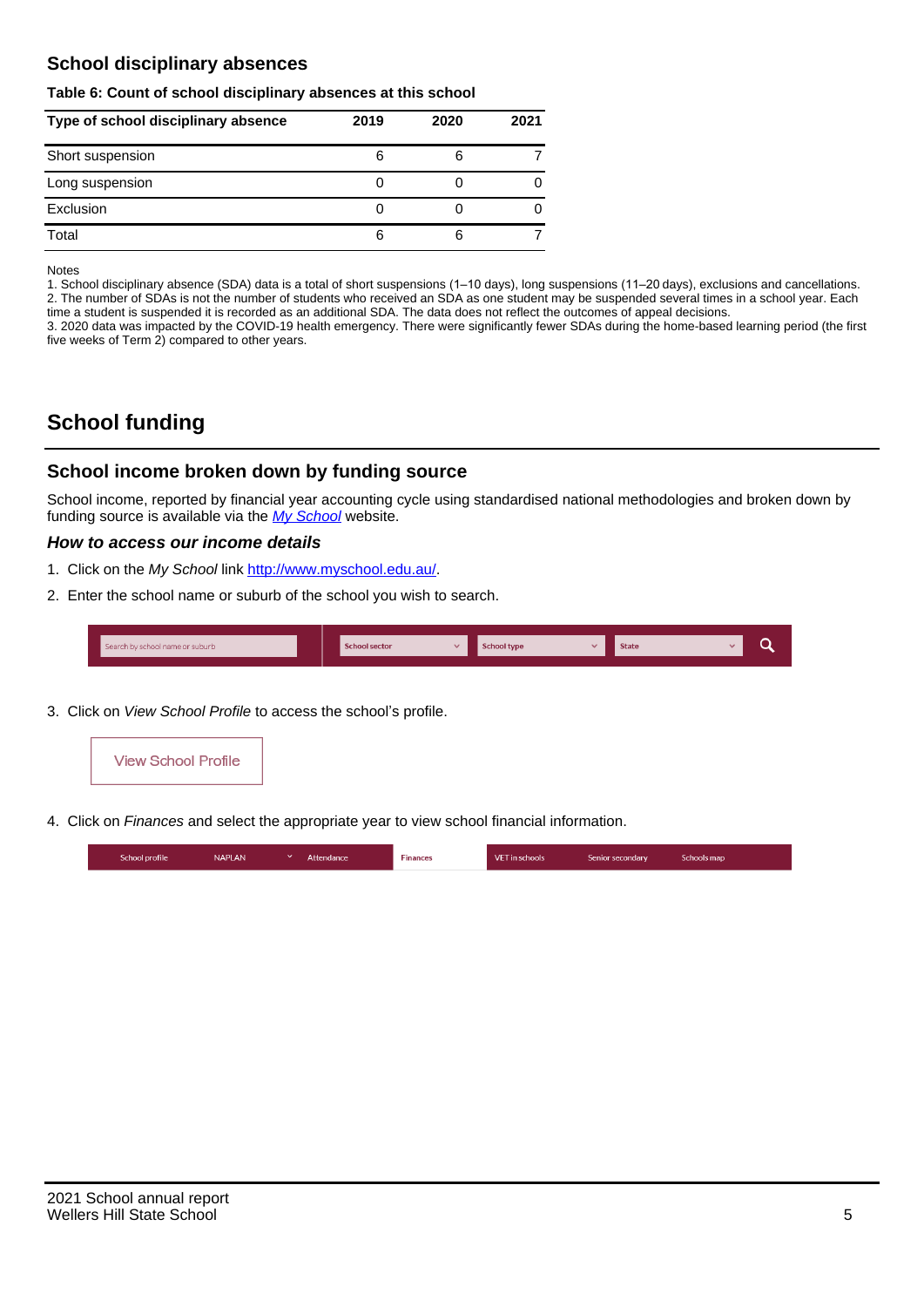# **Teacher standards and qualifications**

The Teacher registration eligibility requirements: Policy (p.1) states:

To be eligible for registration, a person must satisfy the Queensland College of Teachers (QCT) that they meet requirements regarding qualification and experience, or have otherwise met the requirements of the Australian Professional Standards for Teachers (APST). A person must also satisfy the QCT that they are suitable to teach and meet English language proficiency requirements. All these requirements are specified in the Act and the Education (Queensland College of Teachers) Regulation 2005 (the Regulation).

The qualifications required for teacher registration are successful completion of either -

- (a) a four-year initial teacher education program including teacher education studies of at least one year (e.g. a Bachelor of Education, or a double Bachelor degree in Science and Teaching) or
- (b) a one-year graduate initial teacher education program following a degree (e.g. a one-year Graduate Diploma of Education (Secondary) after a three-year Bachelor degree) or
- (c) another course of teacher education that the QCT is reasonably satisfied is the equivalent of (a) or (b). These are considered on a case-by-case basis.

For more information, please refer to the following link:

• <https://www.qct.edu.au/registration/qualifications>

# **Workforce composition**

## **Staff composition, including Indigenous staff**

#### **Table 7: Workforce composition for this school**

|                    |      | <b>Teaching staff</b> |      | Non-teaching staff |      |                 | Indigenous staff |      |      |
|--------------------|------|-----------------------|------|--------------------|------|-----------------|------------------|------|------|
| <b>Description</b> | 2019 | 2020                  | 2021 | 2019               | 2020 | 2021            | 2019             | 2020 | 2021 |
| Headcount          | 64   | 61                    | 64   | 33                 | 32   | 33              | <5               | <5   |      |
| <b>FTF</b>         | 53   | 54                    | 56   |                    | 21   | 20 <sub>1</sub> | <5               | ה>   |      |

Notes

1. Teaching staff includes school leaders.

2. Indigenous refers to Aboriginal and Torres Strait Islander people of Australia.

3. FTE = full-time equivalent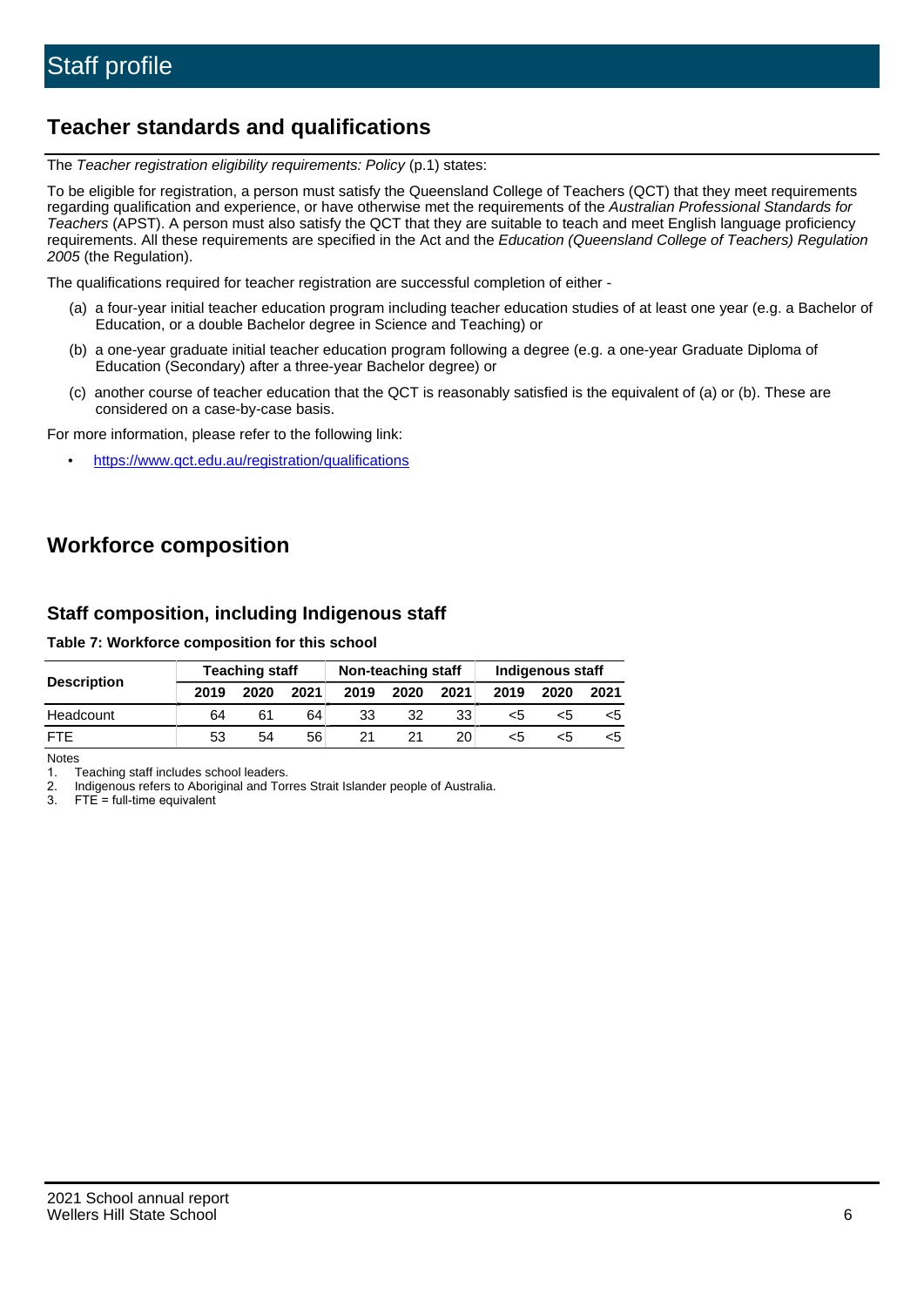# **Key student outcomes**

## **Student attendance**

Tables 8–9 show attendance rates at this school as percentages. In 2020, the COVID-19 health emergency affected student attendance in Queensland Government schools. Comparisons between 2020 and other years' attendance data should not be made.

#### **Table 8: Overall student attendance at this school**

| <b>Description</b>                                  | 2019 | 2020 | 2021 |
|-----------------------------------------------------|------|------|------|
| Overall attendance rate for students at this school | 95%  | 94%  | 95%  |

Notes

1. The attendance rate is the full- and part-time days attended as a percentage of enrolled school days.

2. Full-time students only.

#### **Table 9: Student attendance rates for each year level at this school**

| <b>Year Level</b> | 2019 | 2020 | 2021 |
|-------------------|------|------|------|
| Prep Year         | 95%  | 94%  | 95%  |
| Year <sub>1</sub> | 95%  | 93%  | 96%  |
| Year 2            | 96%  | 95%  | 96%  |
| Year 3            | 95%  | 94%  | 96%  |
| Year 4            | 95%  | 94%  | 94%  |
| Year 5            | 96%  | 95%  | 95%  |
| Year <sub>6</sub> | 96%  | 94%  | 95%  |

Notes

1. The attendance rate is the full- and part-time days attended as a percentage of enrolled school days.

2. Full-time students only.

3. DW = Data withheld to ensure confidentiality